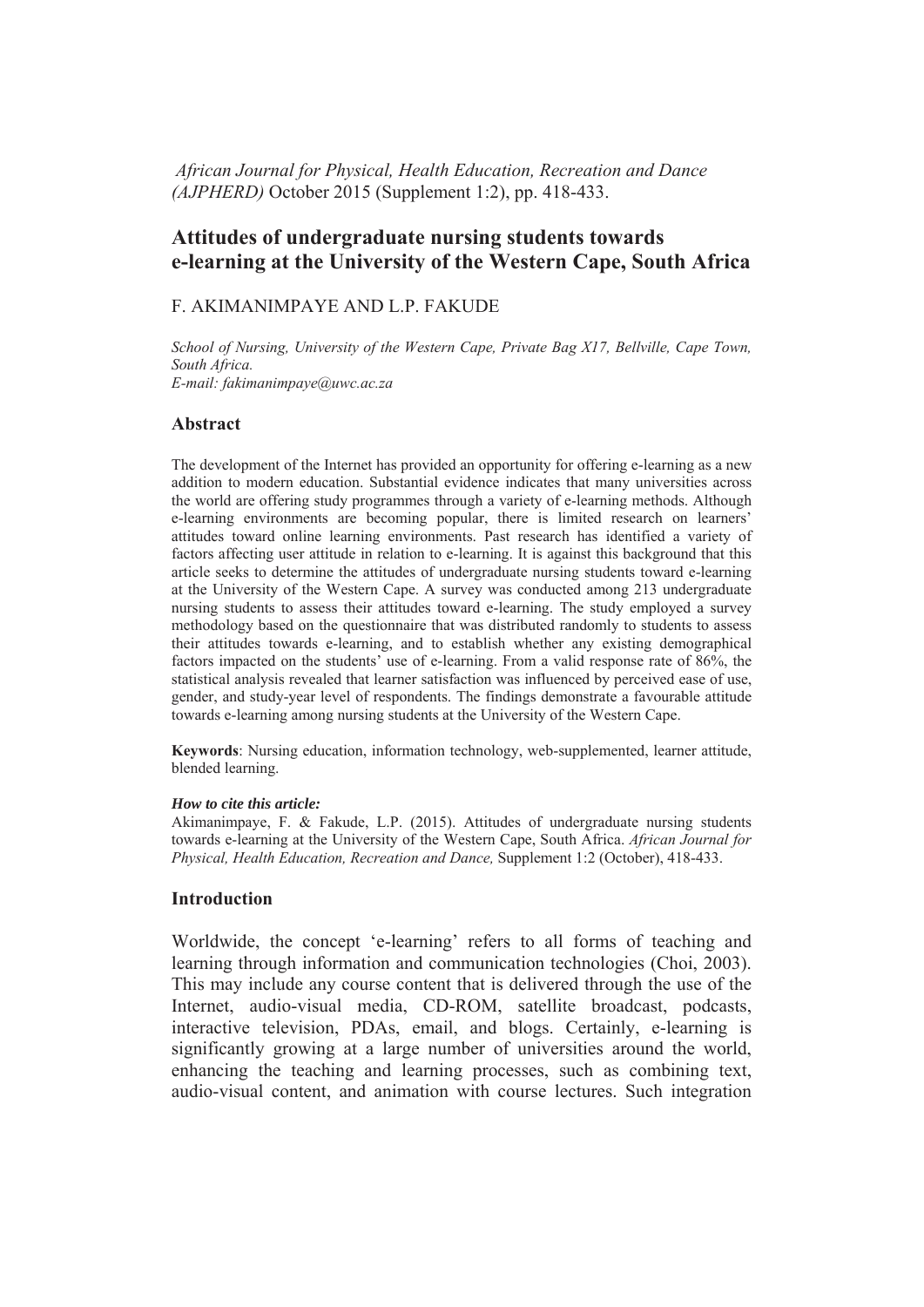includes simulations and multi-media presentations in the classroom, enhanced communication and collaboration between lecturers and students, as well as uploading course content and tests to university websites.

According to Kenny (2002), there has been astonishing progress in the use of e-learning in the past few years; this assists educators and students in overcoming the barriers of time and space. In addition, e-learning can also assist students and institutions in terms of course availability, affordability, and convenience (Kirkwood, 2003; Dziuban, Hartman & Moskal, 2004; Horton, 2006). E-learning offers students opportunities to interact independently with facilitators and other students, hence providing the content of the course for a longer period of time compared to the classroom environment, and providing other methods while reaching a larger number of students. However, most research done about e-learning is convinced that the successful use of e-learning relies mainly on the use of computers as assisting tools. This is clarified by the existence of different physical environments and the distance between the teacher and the students – the most significant characteristics of e-learning. The communication during the entire teaching and learning process is carried out effectively, via e-mail, forums, and by means of the Internet (Al-Dujaily & Ryu, 2006). Consequently, teaching materials are conveyed electronically through the Internet or course software by harnessing computer technologies. Because of this, it is imperative that students possess appropriate computer skills in order to access e-learning materials (Saade & Bahli, 2005; Akkoyunlu & Soylu, 2008). With reference to the School of Nursing (SoN) at the University of the Western Cape (UWC), e-learning was introduced in 2005 as a method of supplementing teaching and learning. This creativity, in conjunction with face-to-face class sessions, commenced with the third-year nursing students and was extended to the rest of the academic staff and students in 2006. The purpose of introducing e-learning was to enhance the knowledge and clinical skills of undergraduate nursing students and to improve the efficiency and effectiveness of educational interventions in the face of social, scientific, and pedagogical challenges (Hala & Kling, 2001).

## **Methodology**

#### *Research design*

A quantitative cross-sectional survey was adopted. A survey was used to obtain answers to the research questions. It was specifically designed to obtain information about people's actions, knowledge, intentions, opinions, attitudes, and values.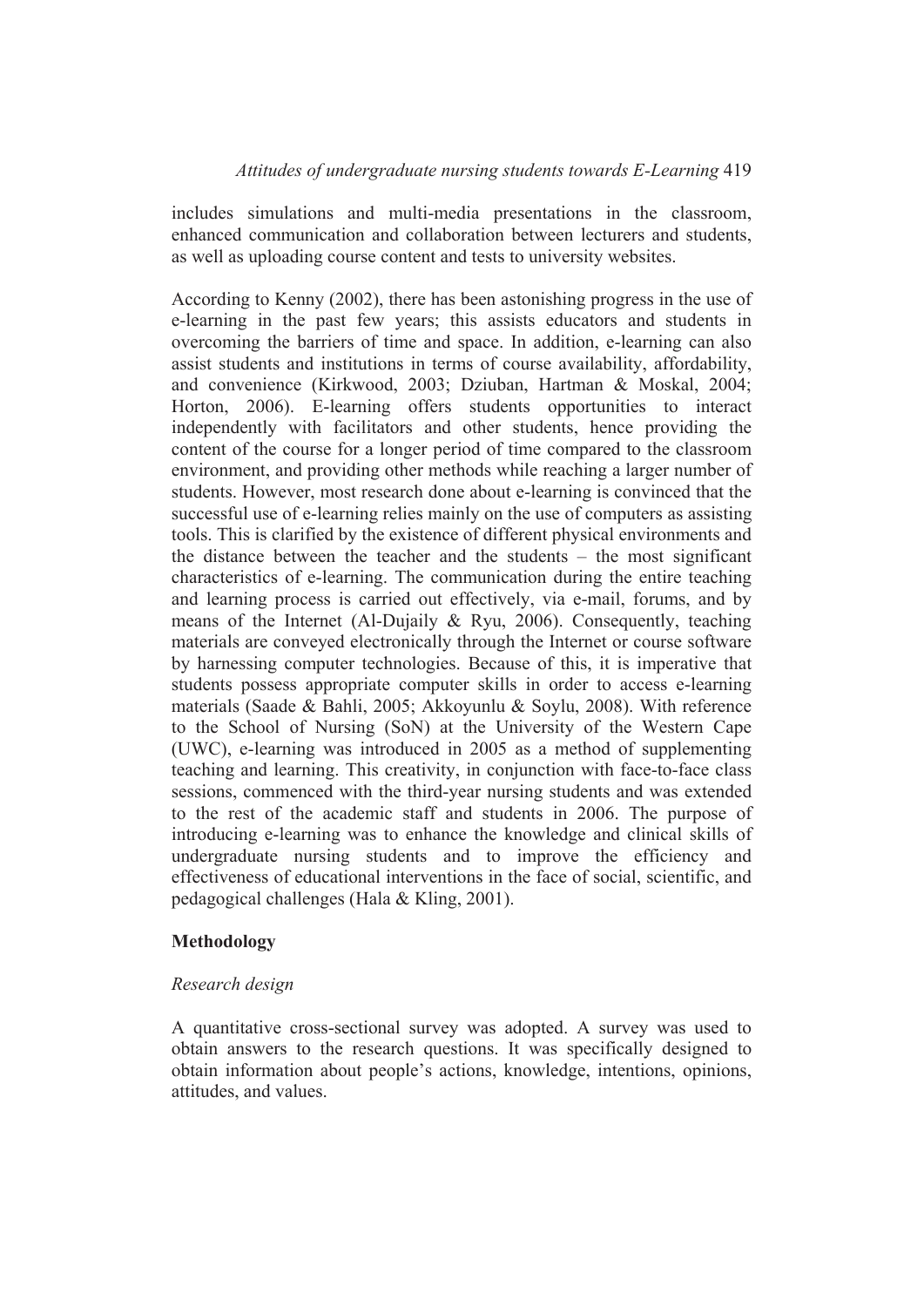### *Target population*

The target population of this study involved all Bachelor of Nursing (BNur) students at the School of Nursing, University of the Western Cape.

### *Sample size and procedure*

The appropriate sampling technique for this research project was random sampling. To avoid biases, the researcher used stratified random sampling per year level which had the advantage of less complexity given to the size of the study population. Based on the population parameter of 700 students with a 5% margin of error and a 95% confidence interval, the recommended size of the survey was established at 249 students. Using a computer, the researcher systematically selected students from an updated class list.

### *Data collection method*

Data were collected by administering a questionnaire approved by the research committee of the UWC. The purpose of the questionnaire was to assess the knowledge, skills, and attitudes of the students who took part in the study, in relation to the use of the computer, Internet, and e-learning. Information was collected by means of self-administered questionnaires, which incorporated SCALES (semantic differential scales) to measure attitudes. A five-point Likert scale ranging from 'strongly disagree' to 'strongly agree' was used for the measurement of attitudes. The questionnaire was distributed to the different study-year levels and respondents had one week to complete the questionnaires.

#### *Reliability test*

The instrument was tested for validity and reliability using the Cronbach alpha  $\alpha$ ) coefficient before it was distributed and administered. Normally, the Cronbach coefficient of items' scale should be above 0.7 (Nunnally, 1978). The Cronbach coefficient of this questionnaire was 0.834, which indicated that the instrument had a good internal consistency, i.e. items that make up the used scale hang together, or if the items used measure the concept of interest. In other words, no single item in the scale had suppressed the alpha value. Therefore, the e-learning attitudes scale used was a reliable instrument to measure attitudes about e-learning.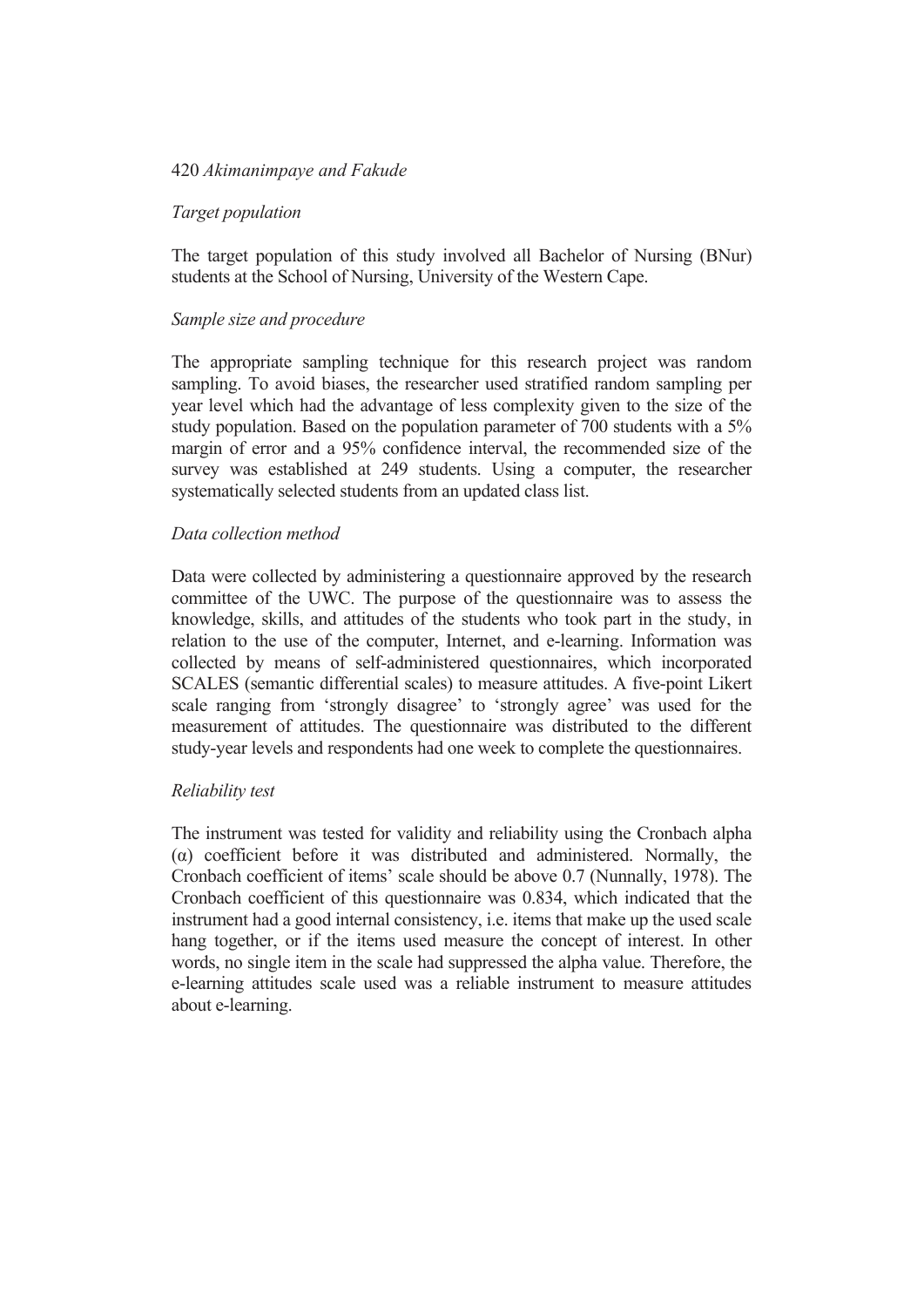## *Pilot study*

A pilot study was conducted amongst 30 undergraduate nursing students who were exposed to e-learning. Face-to-face questionnaires were distributed by the researcher in order to get more details, with the purpose of examining the validity of the instrument. No changes were made to the questionnaire based on the results of the pilot test. However, students who participated in the pilot study were excluded from the subsequent study.

## *Data analysis*

The data collected were processed and analysed using the Statistical Package for Social Sciences (SPSS) version 22. The SPSS is one of the most widely used statistical software packages in the academic community throughout the world (Foster, 1998). Data were analysed and presented using descriptive statistics (mean values and standard deviations) for univariate analysis, while bivariate analysis was conducted by using Pearson's correlation, independent samples t-test, and one-way analysis of variance (ANOVA). Those tools were used to determine the association between independent and dependent variables (attitudes towards e-learning). Finally, a multivariate analysis (stepwise multiple regression) was used to prove the significance of the variables (predictors).

## *Ethical considerations*

The researcher had obtained all the formal consents, including a letter of approval from the Senate of the UWC, to carry out the study. In addition, the consent of the lecturers of the study-year levels was obtained to allow the researcher to administer the questionnaires in their classes. Respondents agreed to participate in the study after being briefed about the nature and the purpose of it, as well as about the methods of data collection and the instrument that would be used in the study. They were also informed that they would, at any time, have the freedom to withdraw from the study or not to participate. Respondents were assured that all information related to them would be treated confidentially and would not be used for any other purpose without their consent.

# **Results**

*Description of demographic characteristics of respondents and variables measuring their attitudes towards e-learning*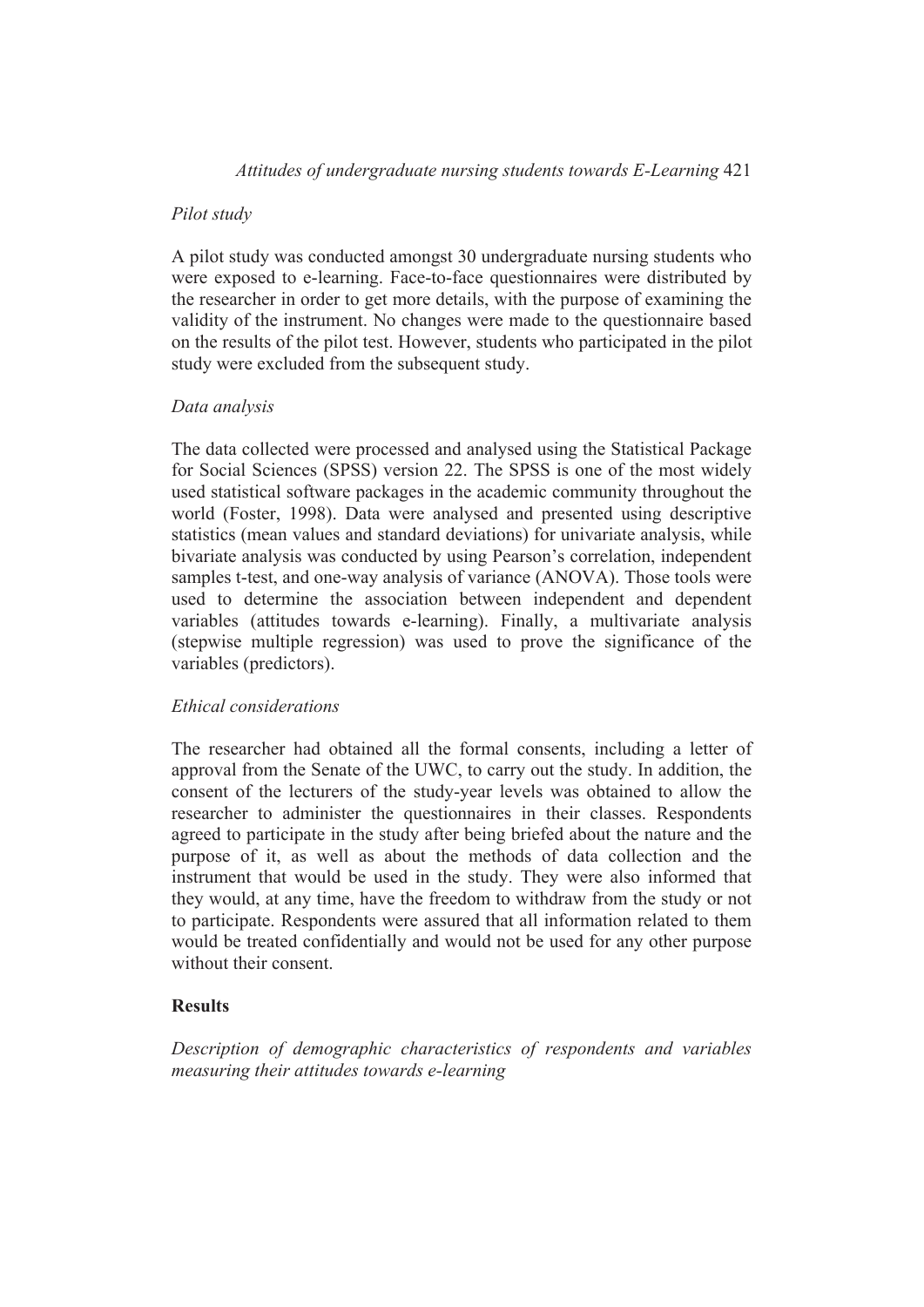In this study, 213 respondents participated (86%), of whom 91.2% (194) were females and 8.8 % (19) were males. The respondents' ages ranged from 19 to 50 years with the majority of 67.6% (145) being aged between 19 and 25. The majority of respondents who comprised 67.1% (143), were Black African, followed by Coloured, 29.6% (64), and White, 3.3% (6). The sample did not include any Indian respondents. More than half of the respondents had access to a computer at home and had computer training experience.

Sixty-six (31%) BNur 2, 45 (21.1%) BNur 3, and 102 (47.9%) BNur 4 students agreed to participate. The reason why BNur 4 students outnumbered the other two levels was that most students at that level had been exposed to e-learning for a longer period of time; the BNur 4 group included the students who had repeated the junior years of the programme. BNur 4 students, unlike the other levels, were not split into smaller groups for clinical/class attendance; they all attended classes simultaneously. The results are shown in Table 1.

| Variable                             | Frequency(n) |                  | Percentage $(\% )$ |
|--------------------------------------|--------------|------------------|--------------------|
| Gender:                              |              |                  |                    |
| Male                                 |              | 40               | 8.8                |
| Female                               |              | 173              | 91.2               |
| Age group:                           |              |                  |                    |
| $19-25$ years                        |              | 144              | 67.6               |
| $26-50$ years                        |              | 69               | 32.4               |
| Race:                                |              |                  |                    |
| <b>Black African</b>                 |              | 143              | 67.1               |
| White                                |              | $\tau$           | 3.3                |
| Coloured                             |              | 63               | 29.6               |
| Asian / Indian                       |              | $\mathbf{0}$     | 0.0                |
| <b>Marital status:</b>               |              |                  |                    |
| Single                               | 180          |                  | 84.5               |
| Married                              |              | 26               | 12.2               |
| Divorced                             |              | $\overline{4}$   | 1.9                |
| Widowed                              |              | $\boldsymbol{0}$ | 0.0                |
| Living together                      |              | $\overline{3}$   | 1.4                |
| <b>Year level:</b>                   |              |                  |                    |
| BNur 2                               |              | 66               | 31.0               |
| BNur 3                               |              | 45               | 21.1               |
| BNur 4                               | 102          |                  | 47.9               |
| <b>Computer facility at home:</b>    |              |                  |                    |
| Yes                                  |              | 97               | 45.5               |
| N <sub>0</sub>                       | 116          |                  | 54.5               |
| <b>Computer training experience:</b> |              |                  |                    |
| Yes                                  |              | 90               | 42.3               |
| No                                   | 123          |                  | 57.7               |

**Table 1:** Frequency distribution of respondents' socio-demographic characteristics ( $N = 213$ )

Total scale scores in this study had been calculated first, before any statistical analysis occurred. Those calculations included learners' satisfaction, attitude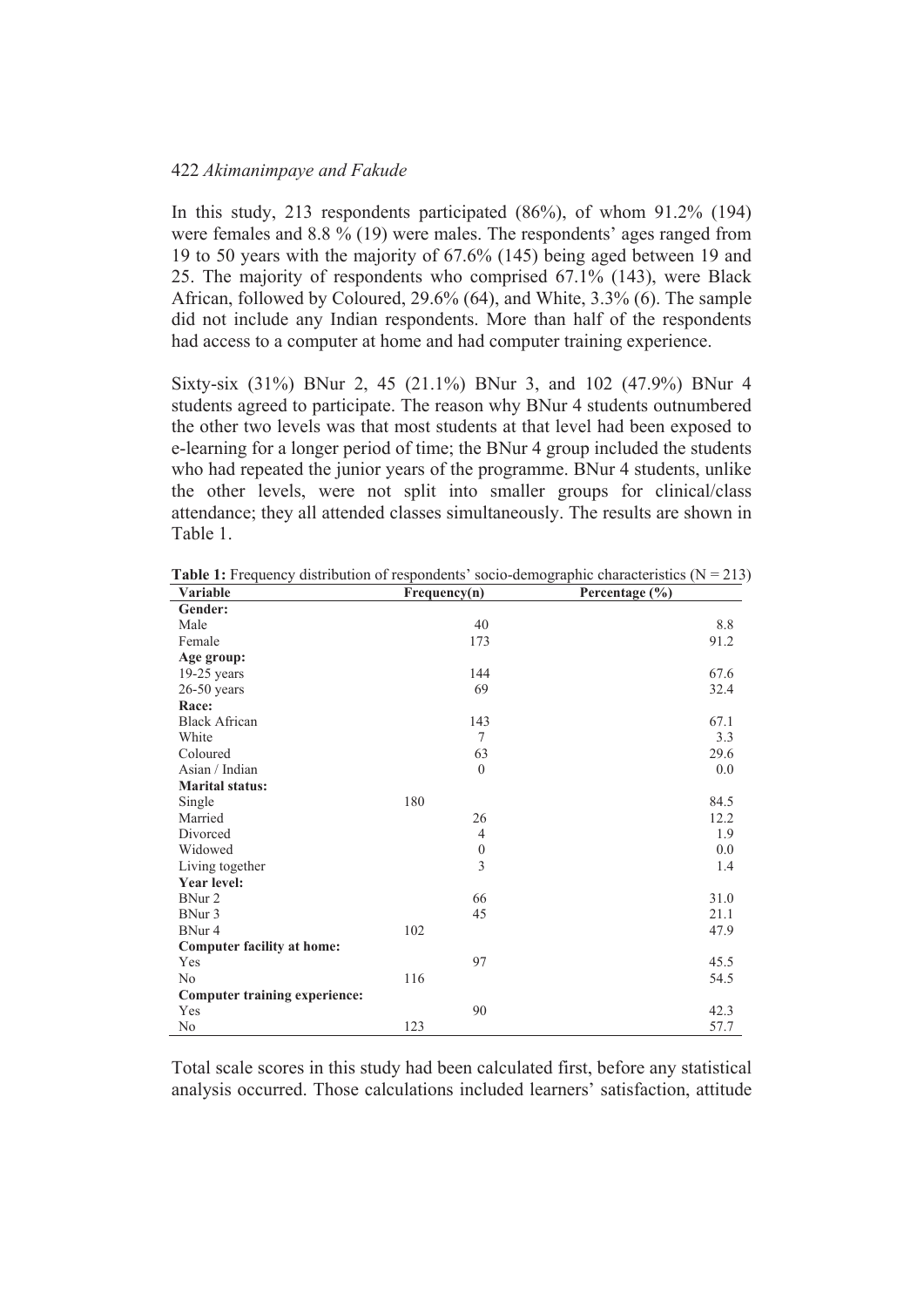towards computers, learner computer anxiety, learner Internet self-efficacy, e-learning course flexibility, computer technology, Internet quality, instructor feedback, diversity in assessment, perceived interaction with other interested parties, and perceived ease to use. The mean values and standard deviations of those variables were then computed (Table 2). The outcome variable of this study was learner satisfaction, which had a mean of 17.91 and a standard deviation of 3.603 (Table 2).

| Variable                          | Mean  | <b>Std. Deviation</b> | N   |
|-----------------------------------|-------|-----------------------|-----|
| Perceived ease of use             | 6.42  | 2.444                 | 213 |
| Attitude towards computers        | 26.04 | 4.241                 | 211 |
| Learner computer anxiety          | 17.06 | 2.891                 | 213 |
| Learner Internet self-efficacy    | 22.01 | 8.373                 | 213 |
| E-learning course flexibility     | 13.32 | 4.158                 | 212 |
| Computer technology               | 13.87 | 3.756                 | 212 |
| Internet quality                  | 13.6  | 3.736                 | 212 |
| Instructor feedback               | 2.78  | 1.182                 | 213 |
| Diversity in assessment           | 2.5   | 1.119                 | 213 |
| Perceived interaction with others | 18.67 | 3.859                 | 213 |
| Learner satisfaction              | 17.91 | 3.603                 | 212 |

**Table 2:** Descriptive statistics of learners' satisfaction and variables measuring respondents' attitudes about e-learning

The independent samples t-test results (Table 3) indicated that there was a statistical difference in mean values in relation to learner satisfaction of males and females; it was statistically significant at  $5\%$  level [t (55) =-2.263, p =0.028]. In other words, males and females differed significantly in terms of their satisfaction levels as learners. The same analysis was performed for other demographic variables with two outcome levels (age group, computer facility at home, computer training experience, and experience in e-learning prior to registering at the UWC), but no statistically significant difference in mean values with regard to learner satisfaction between those groups was recorded, since the p-values associated with their test statistics were above the 5% level of significance.

|          |        |            | t-test for equality of mean values |            |                                                 |        |
|----------|--------|------------|------------------------------------|------------|-------------------------------------------------|--------|
|          |        | $Sig. (2-$ | Mean                               | Std. error | 95% Confidence<br>interval of the<br>difference |        |
|          | df     | tailed)    | difference                         | difference | Lower                                           | Upper  |
| $-2.263$ | 55 364 | $.028*$    | $-1.492$                           | .659       | $-2.813$                                        | $-171$ |

**Table 3:** Test for equality of learner satisfaction – mean values for males and females (equal variances not assumed)

\*Significant at 5% level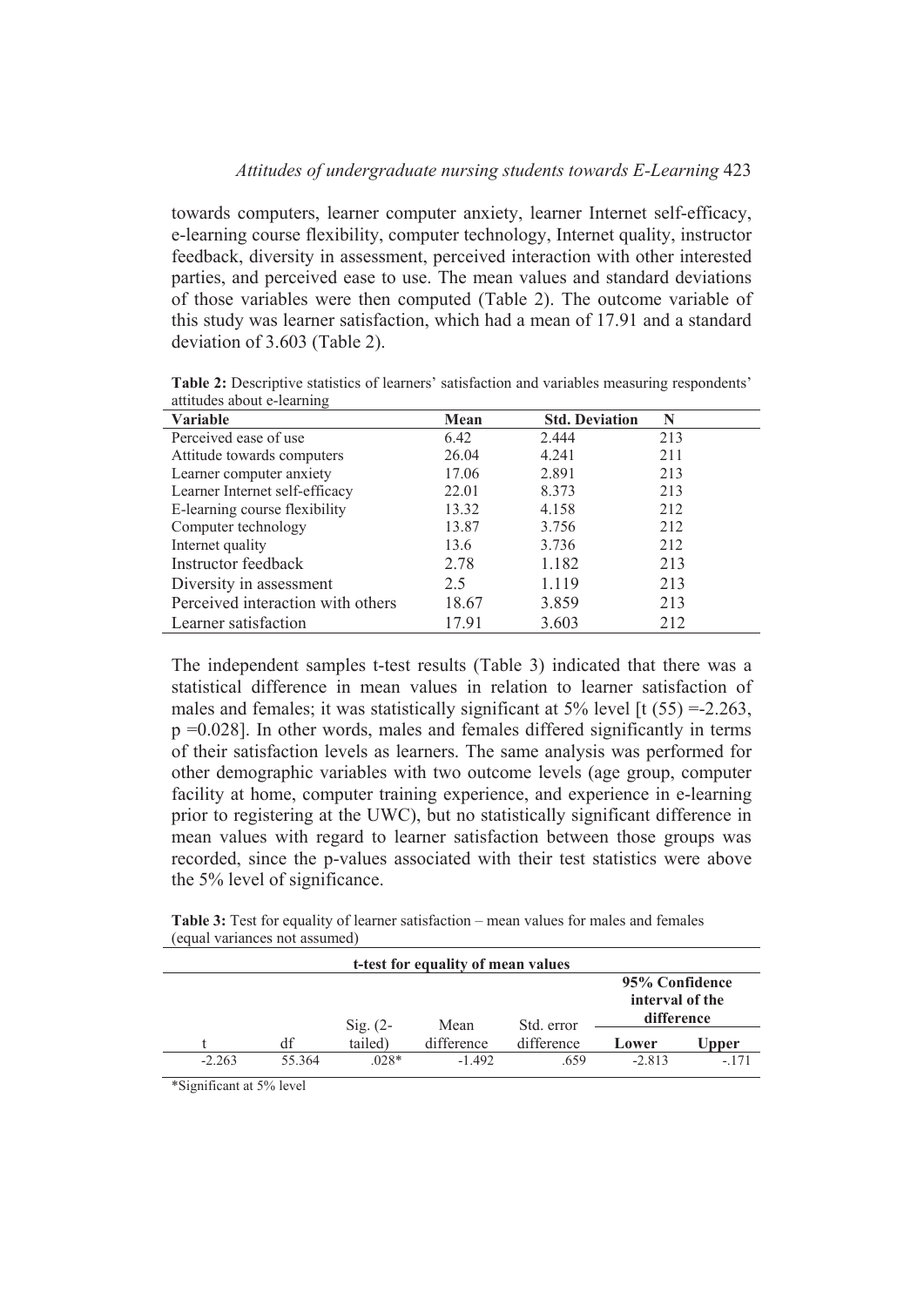An analysis of variance (ANOVA) was also conducted to examine whether there were differences in mean values in relation to learner satisfaction and demographic variables with more than two outcome levels (marital status, race, and study year level). The results (Table 4) revealed that there was only a statistically significant difference at 5% level in mean values with regard to learner satisfaction for the three study-year levels (BNur 2, BNur 3, and BNur 4)  $[F_{2,209} = 3.535, p = 0.031]$ .

**Table 4:** ANOVA test of mean learner satisfaction by study year level

| <b>Source of variation</b> | Sum of squares | Mean square |
|----------------------------|----------------|-------------|
| Between groups             | 89.641         | 44.820      |
| Within groups              | 2649.657       | 12.678      |
| Total                      | 2739.297       |             |

Post-hoc comparisons using the Tukey's honest significant difference (HSD) test (Table 5) indicated that the mean value for BNur 2 ( $M = 18.82$ , SD = 3.73) was statistically different from BNur 4 ( $M = 17.31$ , SD = 3.34). BNur 3  $(M = 17.96, SD = 3.80)$  did not statistically differ from either BNur 2 or BNur 4.

**Table 5:** Post-hoc comparisons using Tukey's HSD test

| (I) Year level                            | (J) Year level    | Mean                  |               | 95% Confidence<br>interval |                |                       |  |
|-------------------------------------------|-------------------|-----------------------|---------------|----------------------------|----------------|-----------------------|--|
|                                           |                   | difference<br>$(I-J)$ | Std.<br>error | Sig.                       | Lower<br>bound | <b>Upper</b><br>bound |  |
| BNur 2                                    | BNur 3            | .860                  | .690          | .428                       | $-.77$         | 2.49                  |  |
|                                           | BNur 4            | $1.502*$              | .565          | .023                       | .17            | 2.84                  |  |
| BNur 3                                    | BNur 2            | $-.860$               | .690          | .428                       | $-2.49$        | .77                   |  |
|                                           | BNur <sub>4</sub> | .642                  | .637          | .573                       | $-.86$         | 2.15                  |  |
| BNur <sub>4</sub>                         | BNur 2            | $-1.502*$             | .565          | .023                       | $-2.84$        | $-.17$                |  |
|                                           | BNur 3            | $-642$                | .637          | .573                       | $-2.15$        | .86                   |  |
| *The mean difference is significant at 5% |                   |                       |               |                            |                |                       |  |

*Relationship between learners' satisfaction and variables measuring respondents' attitudes about e-learning* 

A Pearson correlation analysis was conducted to determine the relationship between respondents' satisfaction and variables measuring respondents' attitude towards e-learning. This analysis is presented in the form of a correlation matrix in Table 6.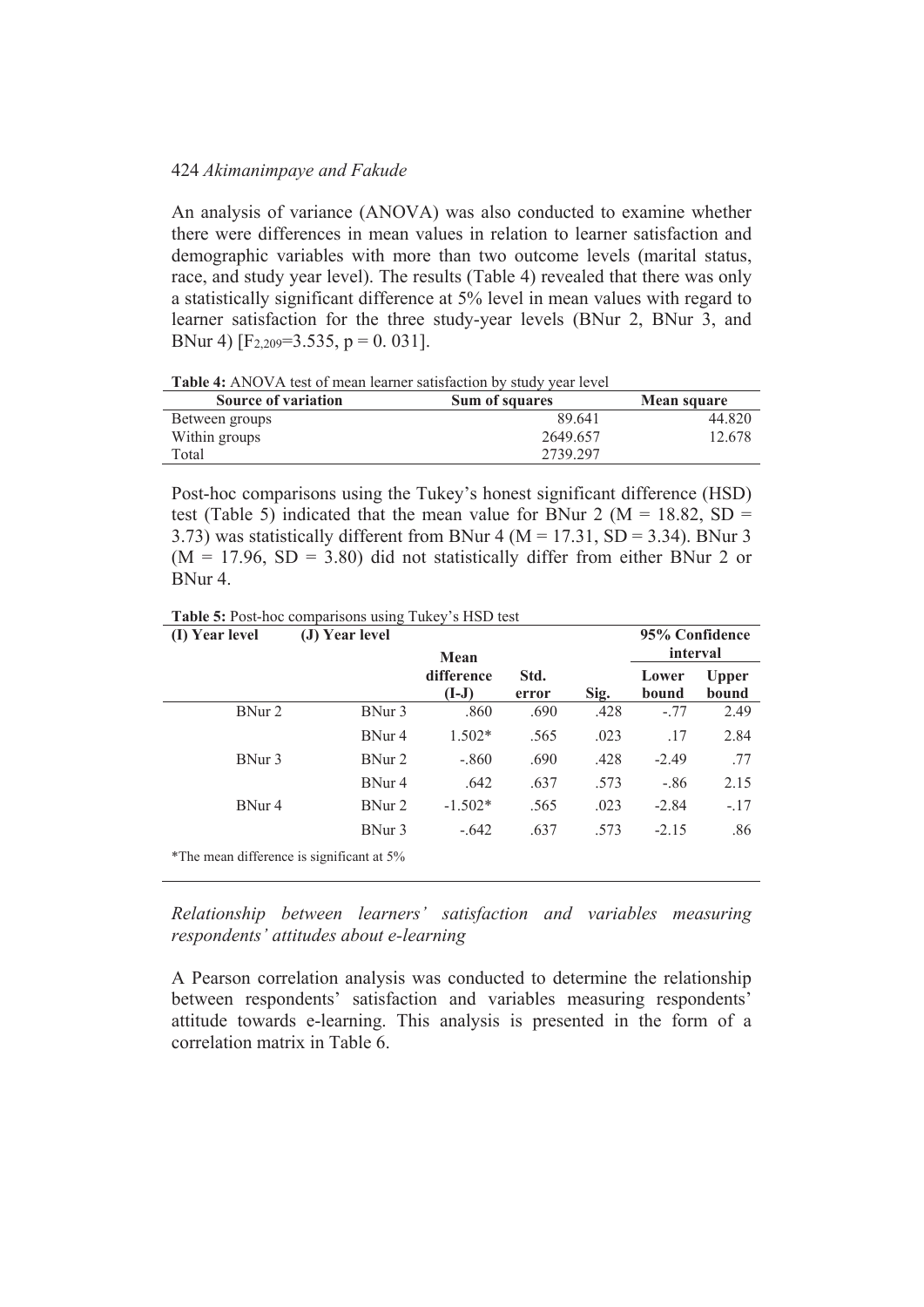|                          | (1)      | (2)       | (3)            | (4)      | (5)      | (6)      | (7)      | (8)      | (9)      | (10)     |
|--------------------------|----------|-----------|----------------|----------|----------|----------|----------|----------|----------|----------|
| $(1)$ Learner            |          |           |                |          |          |          |          |          |          |          |
| satisfaction             |          |           |                |          |          |          |          |          |          |          |
| (2) Attitude             | $-.028$  |           |                |          |          |          |          |          |          |          |
| towards                  |          |           |                |          |          |          |          |          |          |          |
| computers                |          |           |                |          |          |          |          |          |          |          |
| $(3)$ Learner            | $-.101$  | $.420**$  |                |          |          |          |          |          |          |          |
| computer                 |          |           |                |          |          |          |          |          |          |          |
| anxiety                  |          |           |                |          |          |          |          |          |          |          |
| (4) Learner              | .123     | $-.232**$ |                |          |          |          |          |          |          |          |
| Internet self-           |          |           | $.532*$        |          |          |          |          |          |          |          |
| efficacy                 |          |           |                |          |          |          |          |          |          |          |
| $(5)$ E-learning         | $.253**$ | $-.002$   |                | $.271**$ |          |          |          |          |          |          |
| course                   |          |           | $.177*$        |          |          |          |          |          |          |          |
| flexibility              |          |           |                |          |          |          |          |          |          |          |
| $(6)$ Computer           | $.236**$ | .001      | $\overline{a}$ | $.275**$ | $.493**$ |          |          |          |          |          |
| technology               |          |           | $.136*$        |          |          |          |          |          |          |          |
| $(7)$ Internet           | .119     | $-.061$   | $-.125$        | $.220**$ | $.232**$ | $.217**$ |          |          |          |          |
| quality                  |          |           |                |          |          |          |          |          |          |          |
| (8) Instructor           | .113     | .076      | .038           | .010     | $.224**$ | $.238**$ | $.143*$  |          |          |          |
| feedback                 |          |           |                |          |          |          |          |          |          |          |
| (9) Diversity            | $.159*$  | .024      | .025           | .012     | $.395**$ | $.209**$ | .034     | $.225**$ |          |          |
| in assessment            |          |           |                |          |          |          |          | $.372**$ | $.350**$ |          |
| (10)                     | $.206**$ | .127      | $-.008$        | .060     | $.369**$ | $.437**$ | .103     |          |          |          |
| Perceived<br>interaction |          |           |                |          |          |          |          |          |          |          |
| with others              |          |           |                |          |          |          |          |          |          |          |
|                          | $.346**$ |           |                | .268**   | $.416**$ | $.378**$ | $.227**$ | .071     | $.219**$ | $.298**$ |
| (11)<br>Perceived        |          | $-.153*$  | $.201*$        |          |          |          |          |          |          |          |
|                          |          |           |                |          |          |          |          |          |          |          |

*Attitudes of undergraduate nursing students towards E-Learning* 425

**Table 6:** Pearson correlation analysis

The results indicate that learner satisfaction was positively correlated with elearning course flexibility ( $r = 0.253$ ,  $p \le 0.001$ ), computer technology ( $r =$ 0.236,  $p < 0.001$ ), diversity in assessment ( $r = 0.159$ ,  $p < 0.05$ ), perceived interaction with other people ( $r = 0.206$ ,  $p < 0.001$ ), and perceived ease of use  $(r = 0.346, p < 0.001)$ . The remaining variables were not statistically associated with learner satisfaction, since their p-values exceeded the 5% level of significance.

#### *Multivariate analysis*

ease of use

A multiple regression (backward elimination) model analysis was used to examine how well a set of variables (variables used in previous studies, namely the attitude about computers, learner computer anxiety, learner Internet self-efficacy, e-learning course flexibility, computer technology, Internet quality, instructor feedback, diversity in assessment, perceived interaction with other people, and perceived ease of use) were suited for predicting learner satisfaction. An attempt was also made to verify whether particular predictor variables were also suited for predicting learner satisfaction when the effects of other variables were controlled (demographic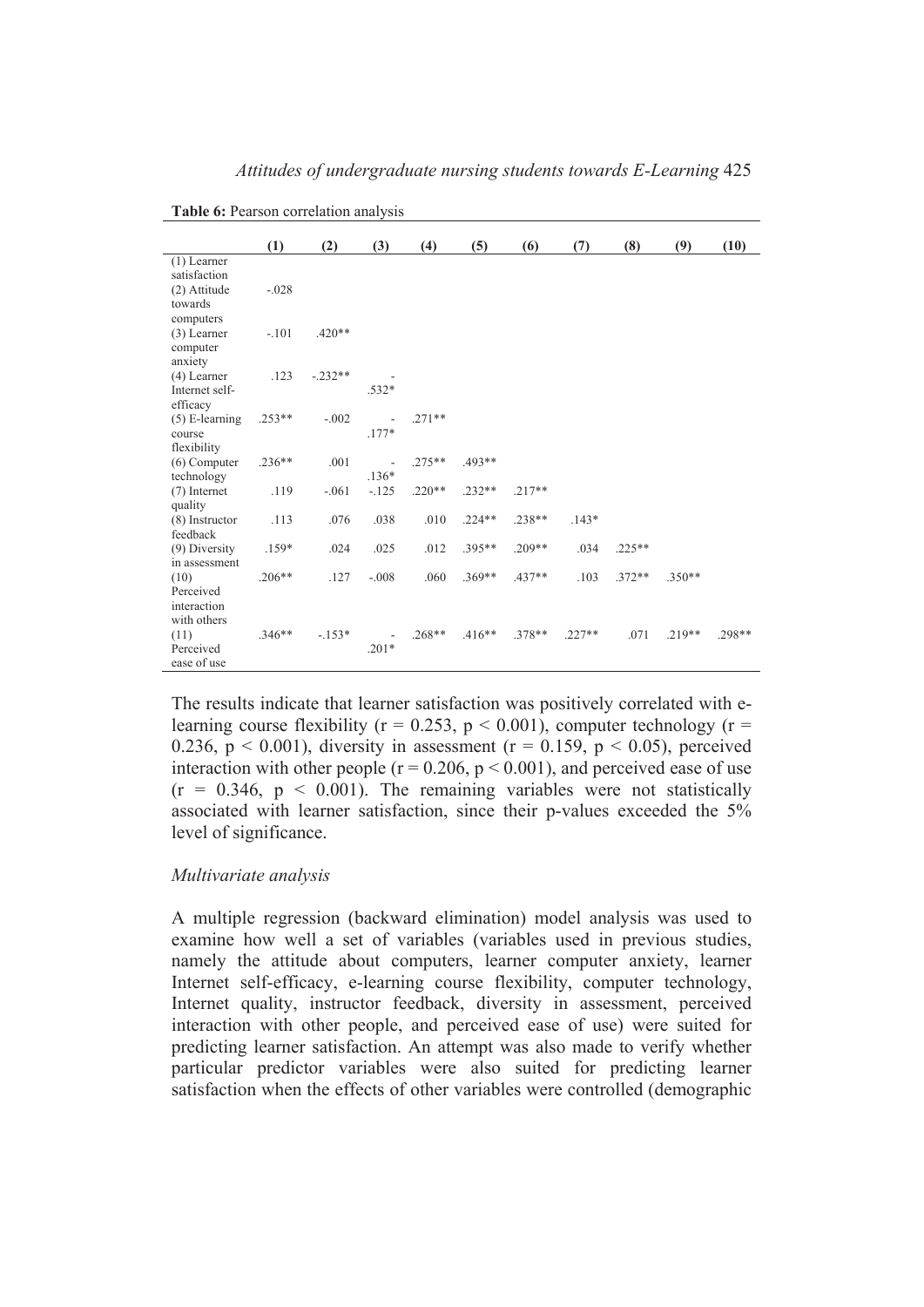variables in the case of this study). The choice of this model was based on the fact that the dependent or outcome variable was continuous. All independent variables were entered in the model and the ones that were not significant at a 5% level were deleted, in order to remain with a model with statistically significant predictors.

The correlation matrix (Table 6) indicates that there was no multicollinearity problem, since no higher correlations were found between the independent variables ( $r < 0.90$ ).

The variables used in previous studies had first been entered in the model (Table 7) and, afterwards, social demographic variables of respondents were added to create a second and final model (Table 8). The first model explained 11.85% of the variance whereas the second model (the comprehensive model) explained 15.8% of the variance. It is important to realise that this second R change value included all the variables from both models, not just the ones included in the second step. It can be seen that the addition of the demographic variables of respondents had contributed to the increase in R or variance explained by the model.

The ANOVA test indicates that the comprehensive model (model that includes all types of variables) is statistically significant  $[F(3, 205) = 12.87; p$  $\leq$  0.001]. The first model (Table 7) shows that the only factor influencing learner satisfaction is perceived to be ease of use (beta =  $0.05$ ,  $p < 0.001$ ).

| <b>Variable</b>       | Coefficient | <b>Standard</b><br>error | t     | P >  t | 95%<br>Confidence<br>interval $(C.I.)$ |
|-----------------------|-------------|--------------------------|-------|--------|----------------------------------------|
| Perceived ease of use | 0.509       | 0.096                    | 5.270 | 0.000  | [.318, .699]                           |
| Constant              | 14.651      | 0.663                    | 22.10 | 0.000  | [13.344,<br>15.958]                    |
| $F(1, 207) = 27.82$   |             |                          |       |        |                                        |
| $Prob > F = 0.000$    |             |                          |       |        |                                        |
| R-squared $= 0.1185$  |             |                          |       |        |                                        |

**Table 7:** Model 1 with variables used in previous studies

On analysis of the demographic characteristics of respondents, it was found that in addition to perceived ease of use, the gender and study-year level of respondents were also important predictors of learner satisfaction with elearning of nursing students at the UWC. The results (Table 8) indicate that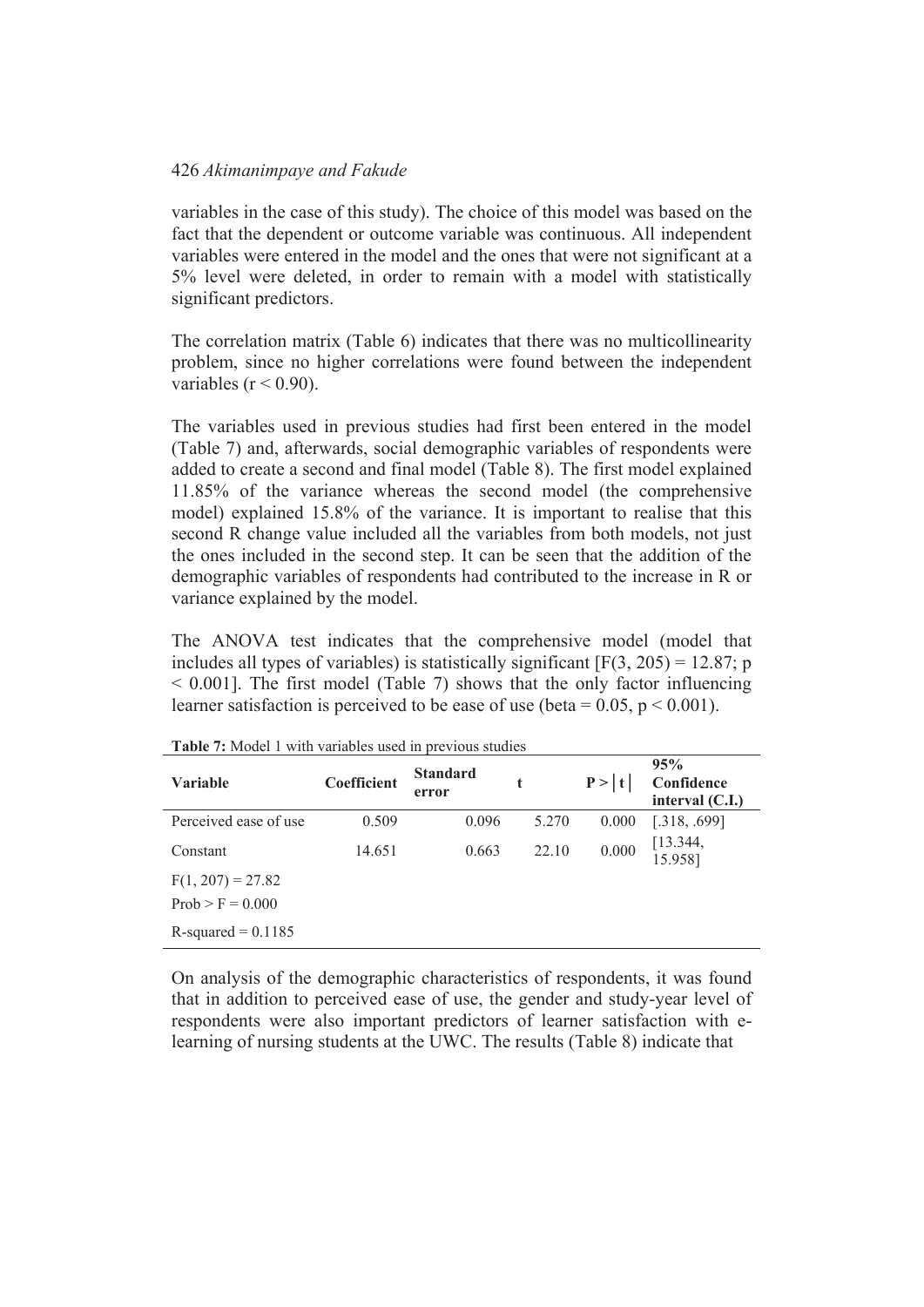| <b>Variable</b>                                                   | Coefficient | <b>Standard</b><br>error | t       | P<br>$>\vert t \vert$ | 95%<br>Confidence<br>interval (CI) |
|-------------------------------------------------------------------|-------------|--------------------------|---------|-----------------------|------------------------------------|
| Perceived ease of<br>use                                          | 0.47        | 0.095                    | 4.92    | $\theta$              | [0.281, 0.658]                     |
| Year level:<br>BNur $2^*$                                         |             |                          |         |                       |                                    |
| BNur 4                                                            | $-1.066$    | 0.469                    | $-2.27$ | 0.024                 | $[-1.991, -]$<br>$0.140$ ]         |
| Gender:<br>Male*                                                  |             |                          |         |                       |                                    |
| Female                                                            | 1.443       | 0.601                    | 2.4     | 0.017                 | [0.258, 2.629]                     |
| Constant                                                          | 14.231      | 0.815                    | 17.46   | $\mathbf{0}$          | [12.624,<br>15.838]                |
| $F(3, 205) = 12.87$<br>$Prob > F = 0.001$<br>$R$ -squared = 0.158 |             |                          |         |                       |                                    |

**Table 8:** Model 2 with variables used in previous studies and demographic characteristics of respondents

for one unit increase in perceived ease of use, learner satisfaction increases by 0.508 unit points, while other variables (independent variables) remain constant. Learner satisfaction reduces by more than one unit point for the BNur 4 students than for the BNur 2 students, and increases by 1.44 unit points more for females than in males. This indicates that BNur4 students are less likely to be satisfied with e-learning than BNur 2 students, whereas female nursing students are more likely to be satisfied with e-learning than male nursing students.

# **Discussion**

# *Level of satisfaction of undergraduate nursing students*

The level of satisfaction of undergraduate nursing students towards elearning was measured by using variables, including: i) e-learning course flexibility, ii) computer technology, iii) diversity in assessment, iv) perceived interaction with other people, and v) perceived ease of use. The correlation analysis indicated that there was a positive relationship between learner satisfaction and the aforementioned variables.

# *i) E-learning course flexibility*

E-learning course flexibility, which was proven to be significant in this research, had a positive relationship with e-learning. The literature on e-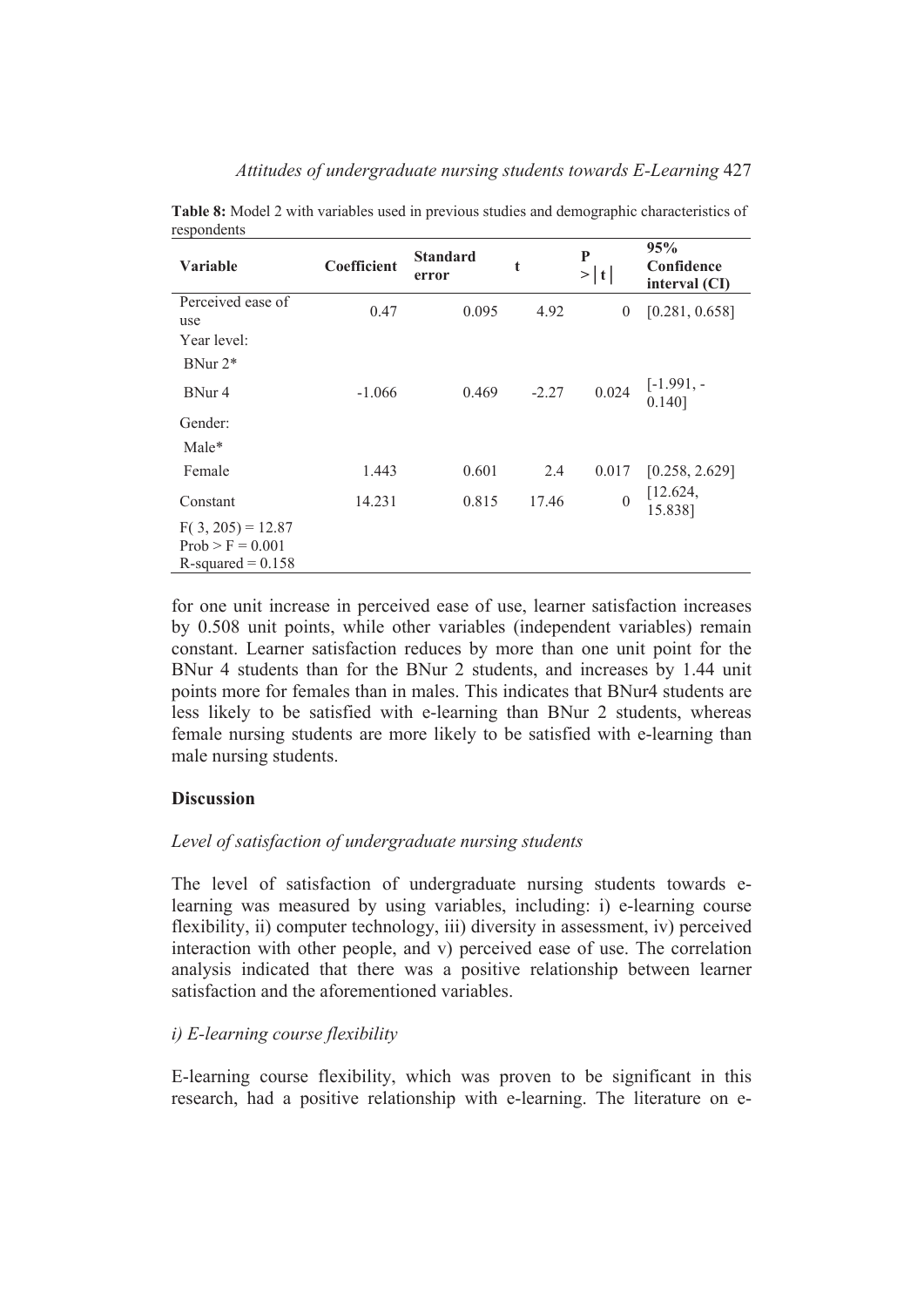learning agrees that flexibility of an e-learning course is a strong indication of student satisfaction. This corresponds with Arbaugh and Duray (2002), whose findings reveal that e-learning course flexibility plays an important role in perceived e-learners' satisfaction.

In contrast to traditional classroom learning, e-learning is not constrained by space, time, or location. Therefore, students have a high degree of flexibility and many self-paced learning opportunities (Pei-Chen et al., 2008). This explains the positive attitude of the UWC undergraduate nursing students towards e-learning because e-learning offers the opportunity to effectively balance their practical work at the hospital with their theoretical studies on campus.

## *ii) Perceived interaction with other people and perceived ease of use*

In this study, perceived ease of use by undergraduate nursing students was proven to be significant and thus influenced their attitude about e-learning. Literature confirms that perceived ease of use has a significant impact on elearner attitude. The ease of use of an e-learning system makes it possible for students to devote their attention to learning the course material instead of spending additional effort learning the online system. Consequently, a higher learning satisfaction should exist. This correlates with the study conducted by Wong and Teo (2009) on, "The determinants of the intention to use technology: Comparison between Malaysian and Singaporean female student teachers". These authors state that perceived ease of use is an important predictor of student teachers' acceptance of computer technology use. The results further confirm that the students' attitude is determined by perceived ease of use. Hence, their study concludes that perceived ease of use is a significant predictor for using an e-learning system.

## *iii) Computer technology measurement*

The results of this study show that computer technology has a significant effect on undergraduate nursing students' attitude about e-learning at the UWC. From interactions with students and observations of the technology in use today, it is reasonable to state that the technologies used in e-learning environments are fairly reputable. E-learning systems are developed in a high-speed network environment where software and hardware are superior to the ones in a non-e-learning environment. Since undergraduate nursing students at the UWC use blended learning (both traditional and e-learning), the use and availability of technology remains a big challenge for most students. As discussed earlier, the significant effect exhibited in this study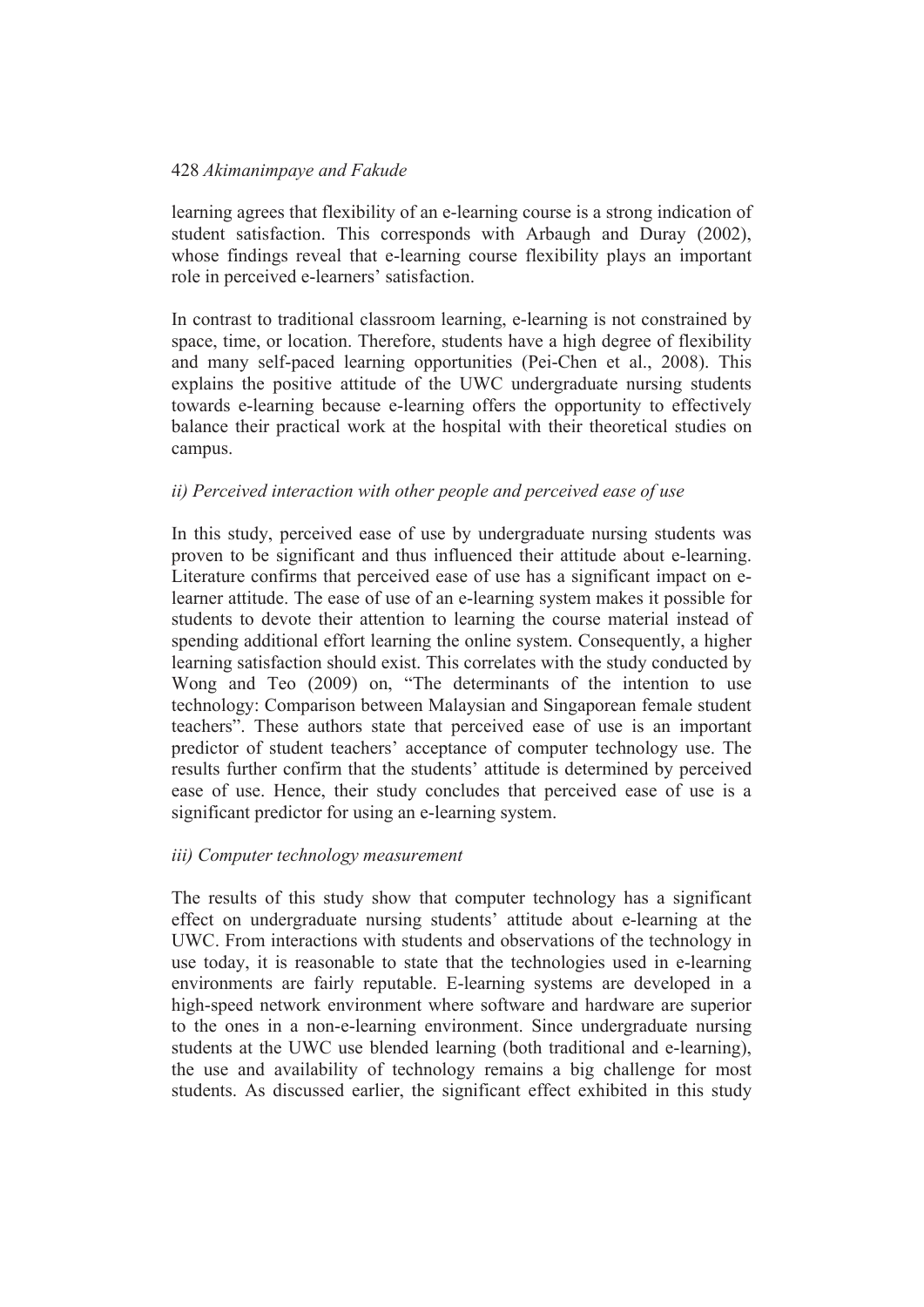## *Attitudes of undergraduate nursing students towards E-Learning* 429

suggests that technology is important. However, it must be noted that the technology used in the e-learning environment seems to be unsatisfactory for undergraduate nursing students at the UWC. These results correspond to the findings of Smart and Cappel (2006) who explain that student with more technological exposure respond more positively to e-learning. They conclude that the users' prior experience with computers affects students' attitudes about e-learning.

#### *iv) Diversity in assessment*

Diversity in assessment has a significant impact on perceived e-learner satisfaction. As illustrated by Thurmond, Wambach and Connors (2002), when diverse evaluation methods exist to assess effectiveness of e-learning, students' activities and processes might either be corrected or improved by multiple feedback sources to achieve better performance. Therefore, a variety of assessment methods enables facilitators to apply a plethora of learning effects from different aspects with the purpose of augmenting instruction more effectively. As far as students are concerned, diversified assessment methods motivate them to display their best efforts in different evaluation schemes in order to proceed with e-learning activities seriously and effectively.

### *v) Perceived ease of use, gender and study year level of respondents*

The multiple regression model analysis shows that these variables predict and shape learner satisfaction of nursing students at the UWC. This is depicted in the following regression model:

 $LS = \beta_0 + \beta_1$ Perceived ease of use +  $\beta_2$  Gender +  $\beta_3$ Year level

From the above model, LS denotes learner satisfaction and  $B_1$  is the regression coefficients that indicate the unit points increase or decrease in the independent variables or predictors (perceived ease of use, gender, and studyyear level of respondents). Female respondents were found to be more satisfied with e-learning than male nursing students, whereas BNur 4 students appeared less likely to be satisfied with e-learning than BNur 2 students. It can, therefore, be concluded that, in conjunction with gender and study-year level of nursing students at UWC, perceived ease of use of e-learning is the only other factor that influences e-learner satisfaction of nursing students at the UWC.

These variables (perceived ease of use, gender, and study-year level) have an impact on the students' satisfaction and they greatly seem to motivate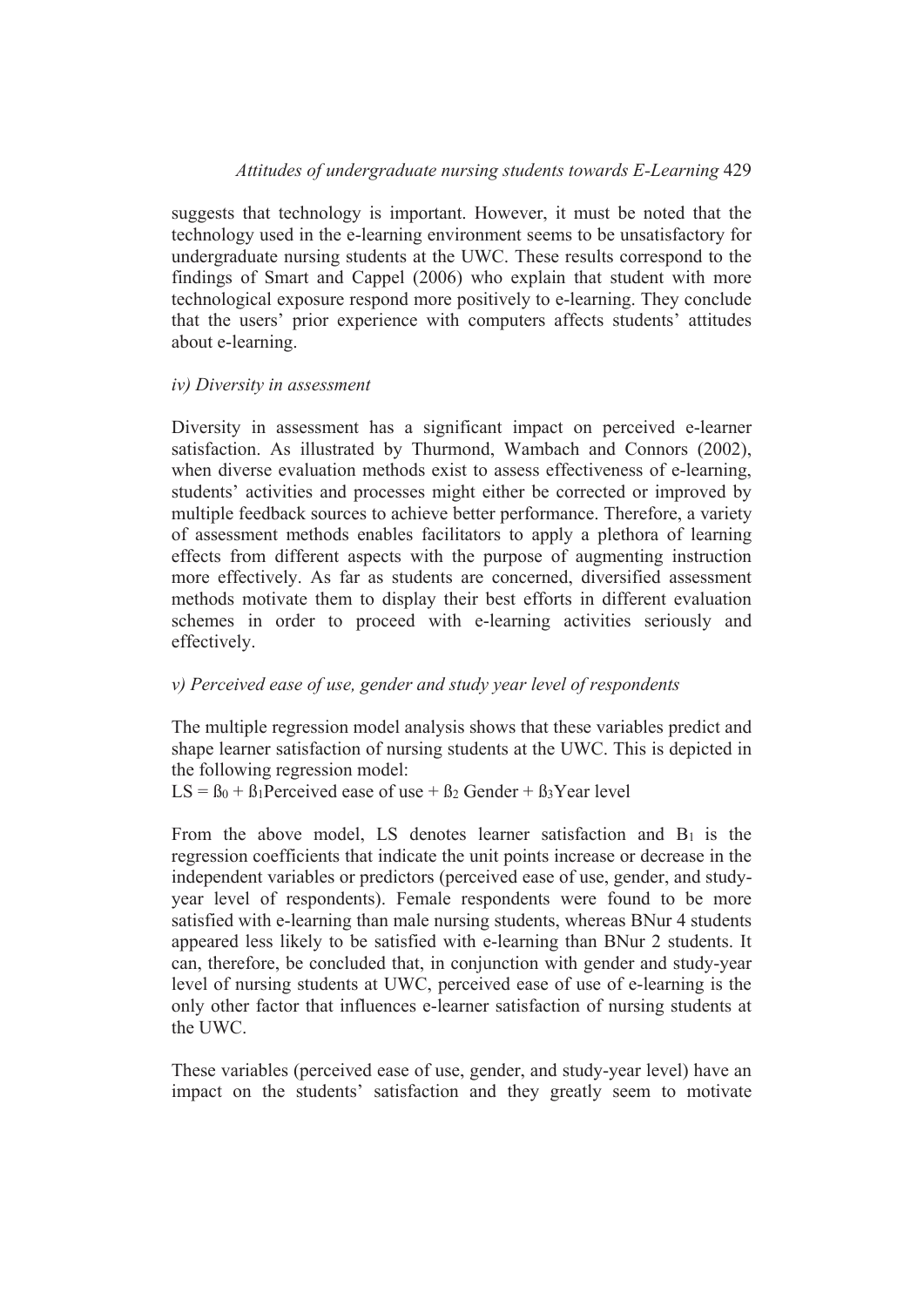learners' attitudes about e-learning. This result agrees with previous research done by Malik (2010) that demonstrates the importance of ease of use in the context of information technology. Therefore, e-learning could become more effective when administrators take into account the effect of these variables on the students' satisfaction when designing e-learning programmes. It can be assumed from the findings of this study that higher student satisfaction may be achieved when these variables are taken into account.

### **Recommendations**

E-learning as a supplement to traditional face-to-face education has come of age. It has emerged as a convenient method of teaching that is better suited to students or individuals who are constrained by time, distance, and other factors that make it impossible for them to have a more regular physical engagement with a facilitator. E-learning is conducted through a medium of technology, specifically the Internet, the World Wide Web, and other computer-assisted tools. This implies that learners' ability to use these tools is critical for a successful e-learning programme or course.

Students' technological skills, to a large extent, influence their satisfaction with e-learning methods and programmes. This may also determine the success of e-learning courses in a learning environment. Therefore, in order to increase satisfaction levels of students with e-learning, it is important for students to be equipped with knowledge and skills about how to use computers and the Internet, since these technological components are the main tools for e-learning. Hence, a fundamental computer course for firstyear nursing students (for both males and females) is essential for better equipping them, as well as reducing their anxiety towards e-learning for the remainder of their studies (they will need this skill for the rest of their studies).

It is noteworthy that facilitators' attitudes towards e-learning are yet another factor that could influence students' satisfaction levels. Students' perception of ease of using e-learning methods may also depend on the facilitators' attitude towards e-learning. A facilitator demonstrating commitment and a positive attitude towards e-learning is more likely to erase the students' usually negative perception that e-learning is difficult to use. A more positive attitude from facilitators will boost learners' interest in e-learning. In this regard, it would be helpful to carefully design criteria for selecting facilitators and to implement specific training for facilitators.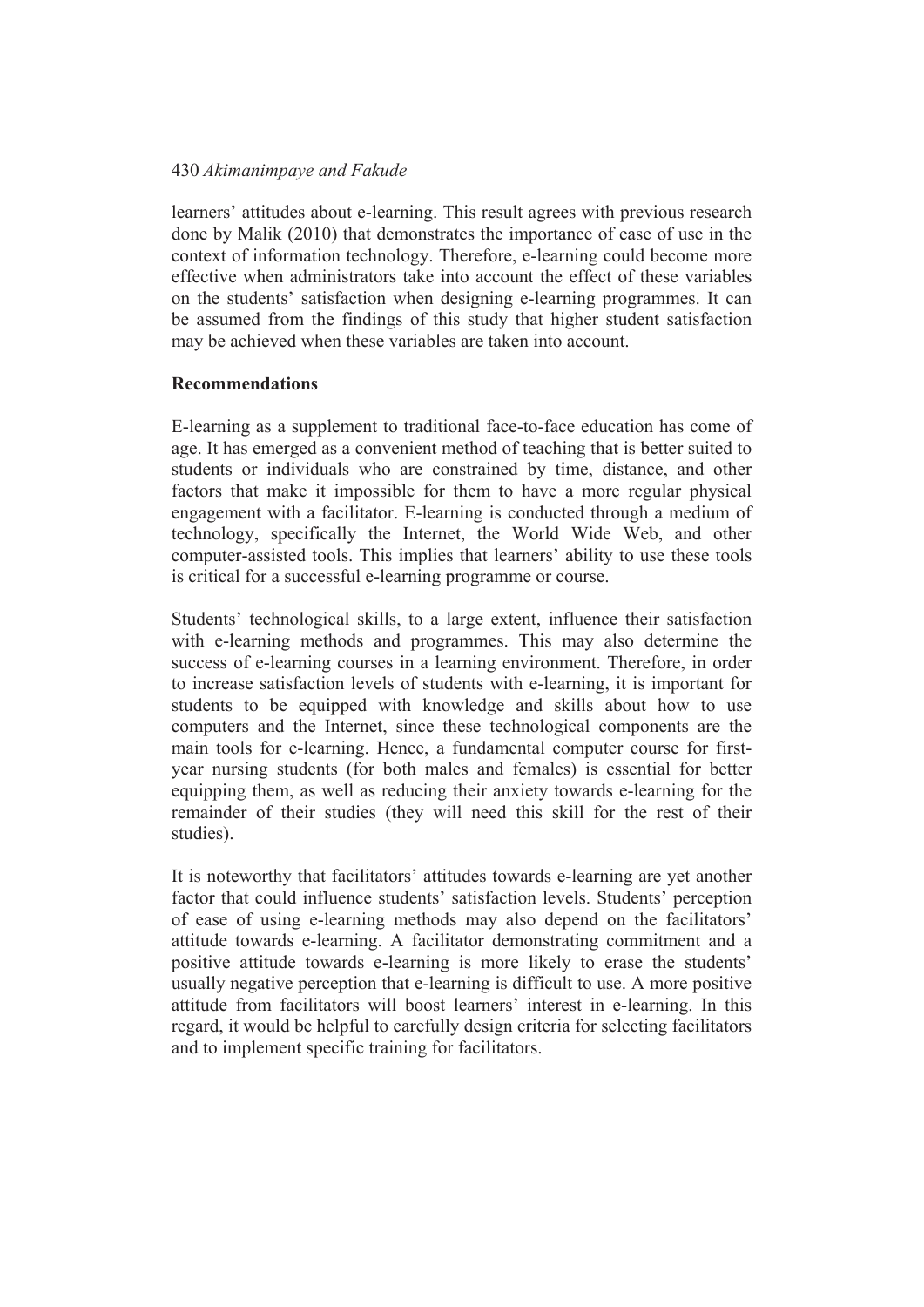# *Attitudes of undergraduate nursing students towards E-Learning* 431

The study also found that e-learning course flexibility was an important factor that influenced students' satisfaction with e-learning. Course administrators should, therefore, design flexible e-learning courses or modules that broadly capture the diverse needs of students. It is important for students to be given the chance to select from various e-learning courses or modules the ones that conveniently enhance their learning.

The quality of the content of e-learning courses or modules is also vital for effective e-learning. Closely related to this is the technology that is used to conduct these courses. Both the content and technology should be designed to ensure that students grasp them easily. Students' perceived ease of use of the technology and the entire course quality will have an impact on their satisfaction levels.

This research article provides insight into students' attitudes towards elearning, and how e-learning and students' knowledge and skills can be enhanced by ensuring successful e-learning programmes and methods at educational institutions. The researcher is convinced that the incorporation of the above elements will improve students' attitudes towards e-learning and facilitate or inform e-learning at the School of Nursing of the University of the Western Cape.

## **Conclusion**

In this study, several variables were designed to measure the attitudes of students towards e-learning. Those variables included attitudes towards computers, learner computer anxiety, learner Internet self-efficacy, e-learning course flexibility, computer technology, Internet quality, facilitator feedback, diversity in assessment, perceived interaction with other people, and perceived ease of use. In this study, student satisfaction was also considered as a function of many variables, including demographic characteristics of the respondents.

With an 85.54% response rate, the statistical analysis (independent sample ttest) of the aforementioned variables that influence learner satisfaction, show that males and females differ significantly in terms of satisfaction levels. However, the same analysis applied to specific demographic variables having the outcome levels of age group, computer facility at home, computer training experience, and experience in e-learning prior to registering at UWC revealed no statistically significant difference in student satisfaction between these groups. Pearson's correlation revealed that student satisfaction, as a dependent variable, positively correlated with e-learning course flexibility, computer technology, diversity in assessment, perceived interaction with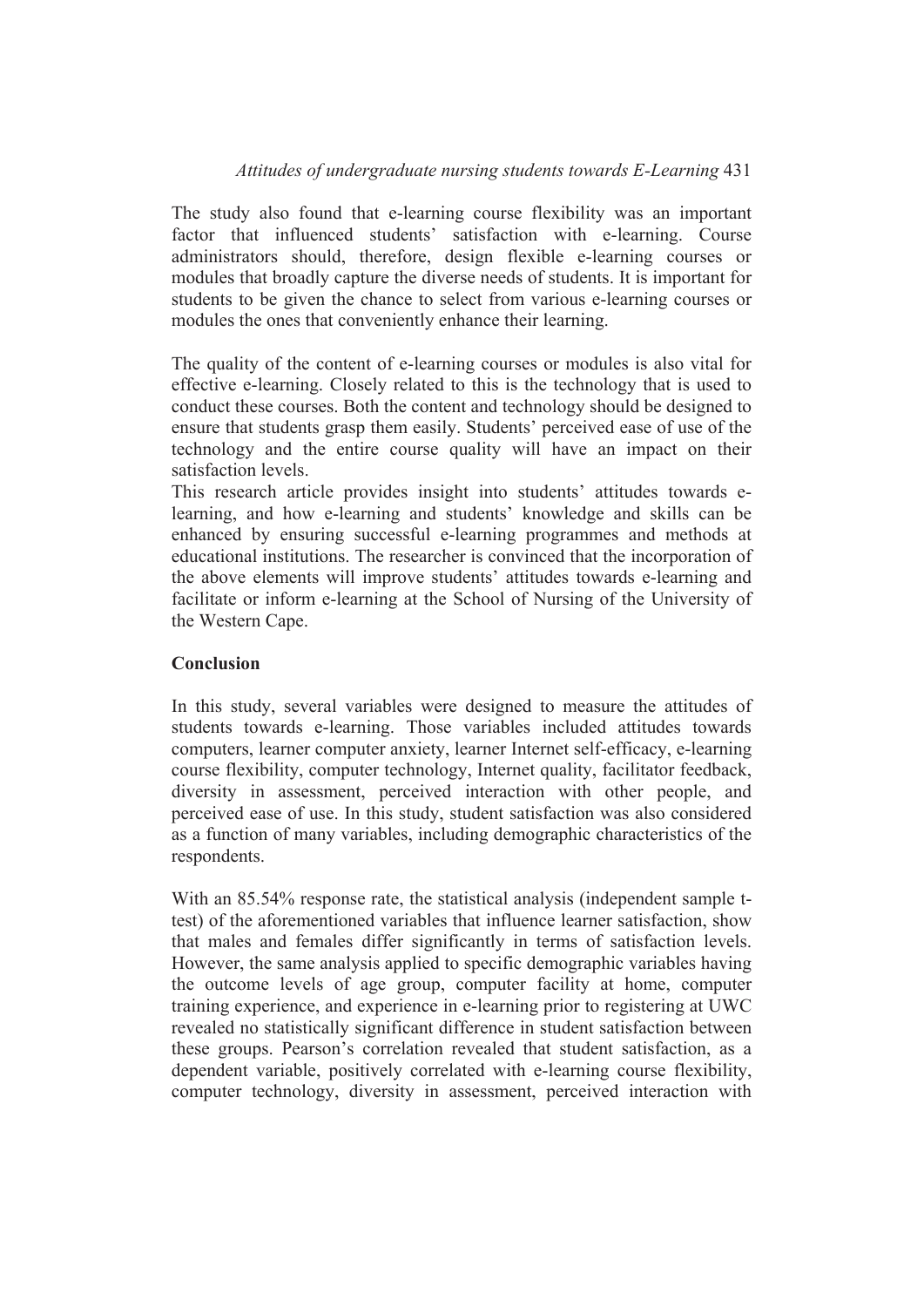other people, and perceived ease of use. The remaining variables were not statistically associated with learner satisfaction, since their p-values exceeded the 5% level of significance.

With respect to the factors that influenced students' satisfaction, a multivariate analysis (multiple regression) used in this study indicated that perceived ease of use, gender, and study-year level of respondents were the only factors that predicted or shaped the students' satisfaction with elearning.

#### **References**

Akkoyunlu, B. & Soylu, M.Y. (2008). A study of students' perceptions in a blended learning environment based on different learning styles. *Educational Technology & Society*, 11(1), 183-193.

Al-Dujaily, A. & Rye, H. (2006). A relationship between e-learning performance and Personality*. IEEE Computer Society*. In: *Proceeding of the Sixth IEEE International Conference on Advanced Learning Technologies*. *ICALT* 2006, 5-7 July 2006, Kerkrade, The Netherlands.

Arbaugh, J.B. & Duray, R. (2002). Technological and structural characteristics, student learning and satisfaction with web-based courses – An exploratory study of two on-line MBA programs*. Management Learning,* 33(3), 331–347.

Choi, H. (2003). A problem-based learning trial on the Internet involving undergraduate nursing students. *Journal of Nursing Education,* 42, 359–363.

Dziuban, C.D., Hartman, J.L. & Moskal, P.D. (2004). *Blended learning, Educause Center for Applied Research, Research Bulletin,* 2004(7), 1-12. Retrieved from http://www. educause. edu/ir/library/pdf/ERB0407.pdf. January 2008

Foster, J. J. (1998). *Data Analysis Using SPSS for Windows*. London: Sage.

Hara, N. & Kling, R. (2001). Educational research in the internet age: Examining the role of individual characteristics*. Educational Researcher*, 30(9), 22 -26.

Horton, W. (2006). *E-learning by Design*. San Francisco: Pfeiffer.

Kenny, A. (2002). Online learning: Enhancing nurse education. *Journal of Advanced Nursing*, 38, 127–135.

Kirkwood, A. (2003). "Understanding independent learners' use of media technologies."*Open Learning,* 18(2), 155-176.

Malik, M.W. (2010). Factors affecting learners' satisfaction towards e-learning: A conceptual framework. *Oida International Journal of Sustainable Development*, 2(3): 77-82.